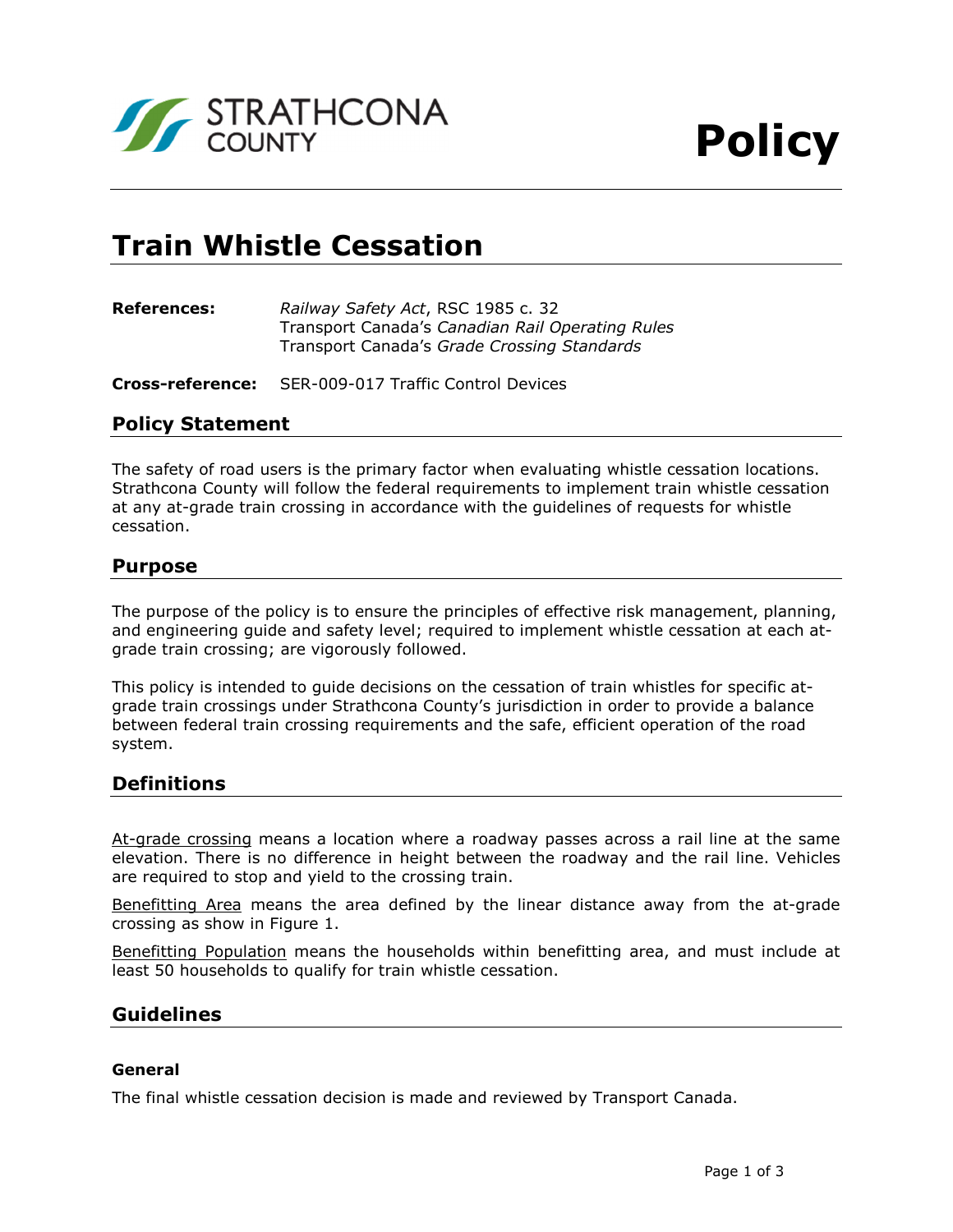The principles of effective risk management, planning, and engineering will guide the required level of advanced warning required to implement whistle cessation at each atgrade train crossing.

- The safety of road users will be a primary factor in evaluating whistle cessation locations.
- The level of advance warning traffic control is directly related to the road classification, volume of vehicles, pedestrians, and rail traffic as outlined by Transport Canada.

## **Request for Whistle Cessation**

Strathcona County residents living within benefitting area may contact Administration and request train whistle cessation.

A whistle cessation safety assessment will be completed by Strathcona County and the Railway Company according to Transport Canada's *Grade Crossing Standards*.

All whistle cessation locations will be assessed by the County with respect to location, design, and construction standards.

#### **Whistle Cessation for Specific Crossings**



Figure 1- Train Whistle Cessation Benefiting Area (NTS)

- For an at-grade train crossing where the benefitting area encompasses at least the required benefitting population, Council may consider, on a priority and availabilityof-funds basis, the construction of such advanced warning measures required by Transport Canada.
- Strathcona County will notify the owner of the rail line, as well as all residents in the Benefitting Area, of its intention to present a whistle cessation request to Council for the specific at-grade rail crossing.